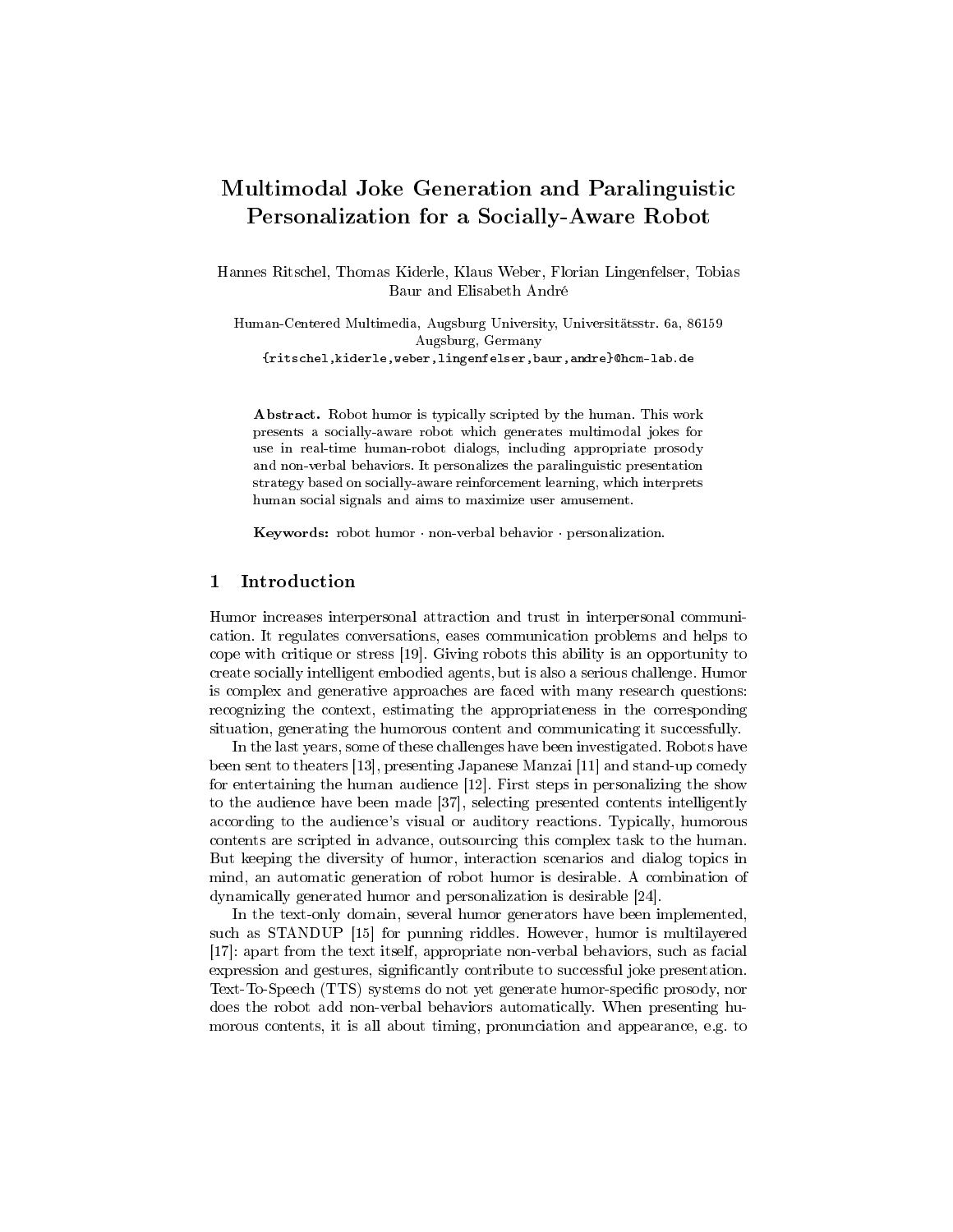create tension just before telling the punchline of a joke. While recent research investigated the dynamic generation of multimodal ironic robot behaviors, one can find more humor markers in the literature which have not been applied systematically to robotic joke telling yet.

Machine learning is used successfully to adapt the robot's show to the spectators' preferences by selecting scripted contents intelligently. Reinforcement Learning (RL) has become very popular for optimizing social robots' linguistic contents [31,28,30] in recent years, also with focus on humor [37,38].

Building on the STANDUP punning riddle generator, we present an approach for dynamic multimodal joke generation. Our contribution is (1) the identification and (2) systematic implementation of human humor markers for a social robot. Furthermore, we (3) personalize its prosody based on the spectator's audiovisual reactions in real-time. This socially-aware learning process has the ultimate goal of increasing the individual spectator's amusement by tweaking multimodal joke presentation beyond its linguistic content.

# 2 Related Work

The related work is split up into two sections. First, we take a look at robots entertaining an audience, with focus on scenarios, contents and automated adaptation mechanisms, which help maximizing the spectators' amusement. Afterwards, we outline different humor *markers* in order to equip robots with a natural joke telling strategy. These multimodal social cues have been identified in human interaction to support joke telling and presenting humorous contents.

#### 2.1 Robots Presenting Humor

A very popular comedy show is the traditional Manzai from Japan, which is performed by two entertainers. Hayashi et al. [11] implement a Manzai dialog with two robots. A noise level meter measures human applause and laughter. Both signals are transformed into an estimate of the audience's current amusement (burst out, laugh, cool down), which is used to synchronize the communication and movement of each robot with its comedy partner and the audience. Similar is done by Utemani et al. [34], where the content of the show is determined dynamically by keywords from the audience. After searching for newspaper articles on the internet, they are transformed into a Manzai dialog. The generated dialog coordinates both robots' movements, facial expressions and speech output.

Knight et al. [13] use a robot to present a sequence of scripted jokes. During its stand-up comedy, convex programming is used to adapt the presented content to the audience by measuring the current entertainment level. Laughter and applause are recorded with a stage microphone. The audience can evaluate jokes by holding up green or red cards, which are recorded with a camera. Based on this feedback, the robot dynamically selects the next jokes, which are associated with several attributes. Katevas et al. [12] focus on a robot's non-verbal behaviors during a stand-up comedy show. It presents scripted jokes and utilizes gaze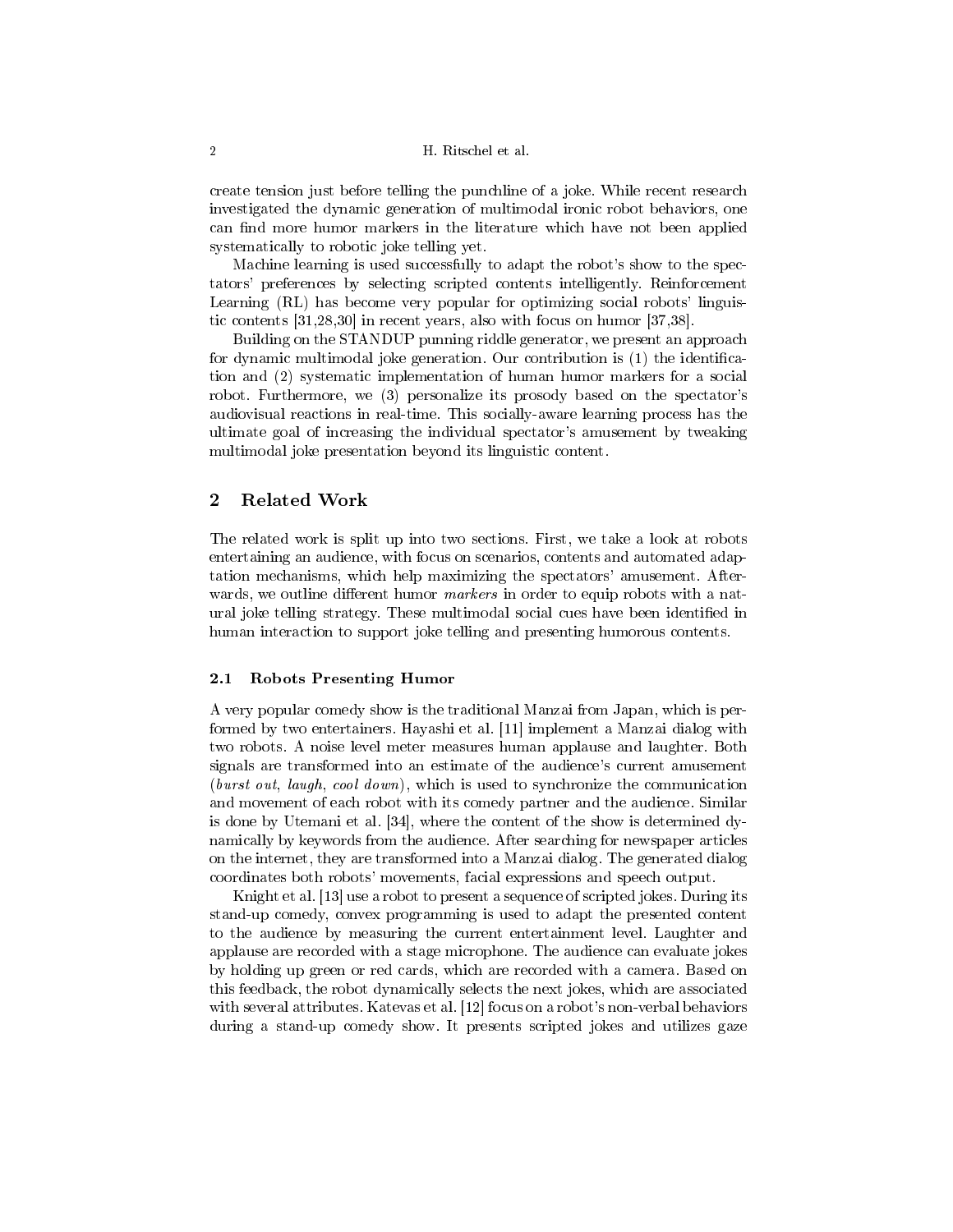| Modality           | Markers                                                                                                  |
|--------------------|----------------------------------------------------------------------------------------------------------|
| Prosody            | Pitch $\uparrow$ [4][6][3][20][39], Volume $\uparrow$ [4][6][39][1], Speech rate $\uparrow$ [20][39][1], |
|                    | Break at punchline [4][6][3][1], Combination of limited pitch range,                                     |
|                    | minor pitch change (syllables, utterance), Syntax and content in the                                     |
|                    | setup of punning riddles [5]                                                                             |
| S <sub>peech</sub> | Laughter $[7][21][2]$                                                                                    |
|                    | Facial expr. Smile [7][21][2] and gaze at the face areas involved in the smile                           |
|                    | (eyes, mouth) [9][8], Change gaze target to another person [12]                                          |

Table 1. Multimodal markers of verbal humor

and gestures (e.g. pointing or looking at somebody) to react to acoustic and visual feedback from the audience. Based on the audience's reactions, which are captured with a camera (people's faces) and microphone (laughter/applause), the robot's timing, non-verbal behaviors and answers are adapted.

While aforementioned experiments address larger audiences, research in the context of single spectators optimizes the show for individual preferences. Weber et al. [37] adapt a robot's multimodal joke presentation to the human's sense of humor. The robot presents scripted jokes from different categories and combines them with sounds and grimaces. A reinforcement learning approach selects the best combination while the spectator's smile and laughter are used to shape the reward signal. Ritschel et al. [26] focus on verbal irony in human-robot smalltalk. Based on the user's input the robot dynamically transforms its response into an ironic version with the help of Natural Language Generation (NLG). The authors identify and add typical verbal (prosody) and non-verbal (gaze) robot behavior to successfully support the human in recognizing the presence of irony.

### 2.2 Multimodal Expression of Humor

The presentation of humor often involves appropriate prosody and non-verbal behaviors, which do not exist out-of-the box with current TTS systems and robots. For example, rolling eyes, winking, extra-long pauses and exaggerated intonational patterns, are crucial in order to support the human in identifying the presence of irony (see [26] for an overview of human irony cues and how to apply them to a social robot). In general, a robots' verbal and non-verbal behaviors have to be synchronized with the text. This also applies to humor: Mirnig et al. [17] point out that humor is multilayered and that the additional robot's modalities contribute to the presentation. According to the authors, adding unimodal verbal or non-verbal, humorous elements to non-humorous robot behavior does not automatically result in increased perceived funniness.

There is no comprehensive overview and transfer of human social cues to the context robot joke telling humor yet. Thus, a collection of markers (i.e., charactersitics) for verbal humor is compiled in Table 1. It includes conversational humor and canned jokes, but excludes verbal irony. Common markers include increasing pitch, volume and speech rate, often combined with a break at the joke's punchline. Also, an "atypical" prosody with very limited pitch range, as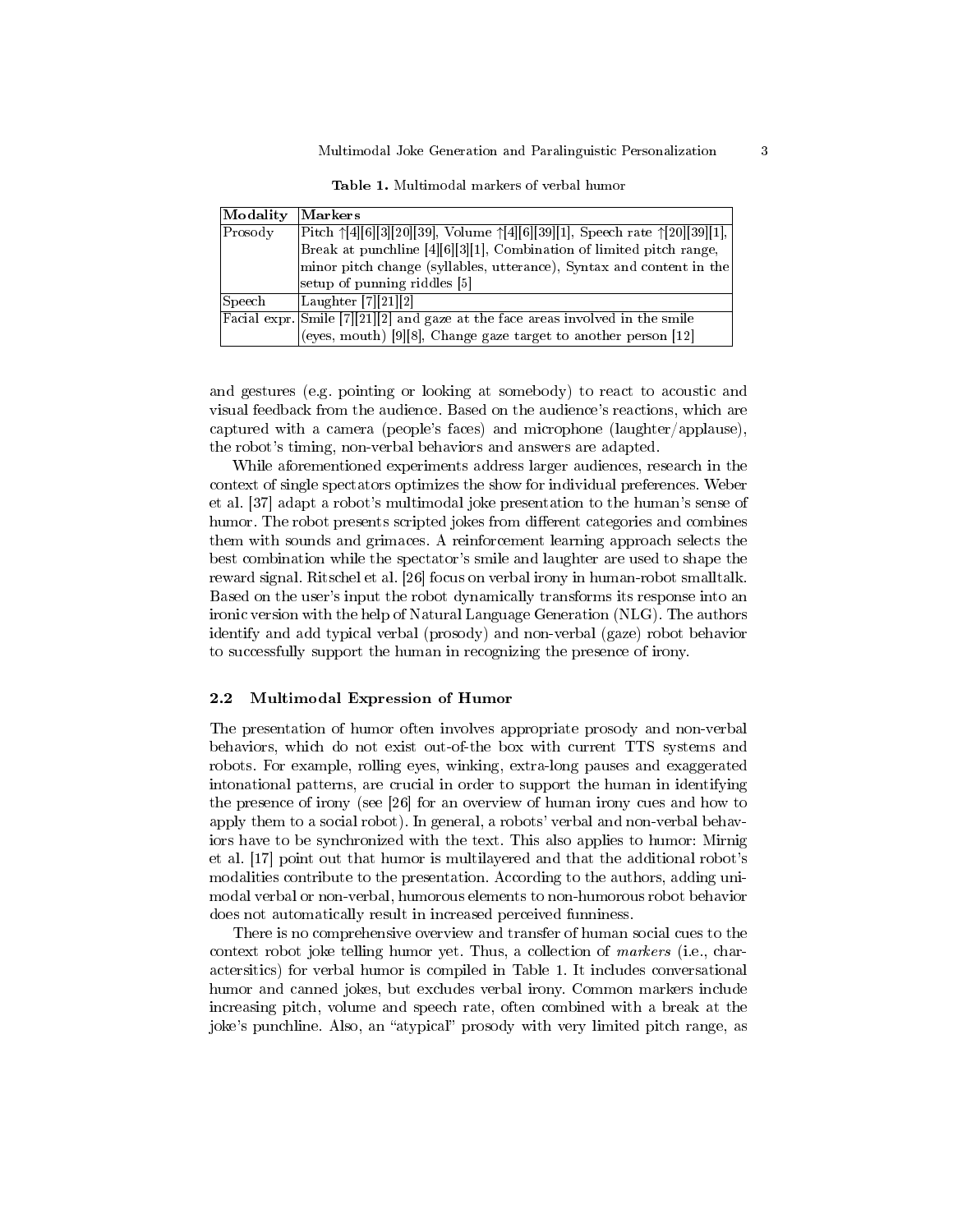4 H. Ritschel et al.



Fig. 1. Overview of the multimodal joke generation approach

well as special linguistic syntax for the setup of riddles is reported in the literature. Sometimes, short laughter or giggling is performed by the speaker. Facial expressions include smiling or targeted gaze behavior.

## 3 Multimodal Joke Generation

Figure 1 illustrates the general approach of the socially-aware robotic joke teller. A punning riddle is generated, which consists of two parts: the setup (question) and punchline (answer). Most of STANDUPs joke types are used (for details and examples see [29]). These two text snippets are transformed into a multimodal robot performance based on selected markers from Table 1. Speech Synthesis Markup Language  $(\text{SSML})^1$  is used to add prosody and to embed laughter sounds. The robot's face is animated to include gaze behavior and smile. In order to create variety in the created multimodal output, the parameters are randomized to a certain degree. The implementation uses a Reeti robot<sup>2</sup>, which offers basic actuators in its face to control the eye ball rotation, eye lids, mouth, ears and head rotation. Since Reeti's internal TTS system does not support SSML the robot's speech is realized with Cerevoice<sup>3</sup>, using the male William voice.

## 3.1 Text Generation

As an optional first step, the robot can add an introduction sequence, such as "Did you know this one?" or "The following punning riddle is a real pearl of comedy!" When embedded in a human-robot dialog scenario this aims to set the stage for the robot's performance by announcing its intention to tell a joke.

Afterwards, the setup and punchline are generated by STANDUP [15], which is a rule-based generator for punning riddles. It uses different schemas and templates in combination with information about pronunciation and semantic relationships of words. Puns can be generated for given topics or keywords. The

 $^{-1}$ https://www.w3.org/TR/speech-synthesis/

<sup>2</sup> http://reeti.fr/index.php/en/

<sup>3</sup> https://www.cereproc.com/en/products/academic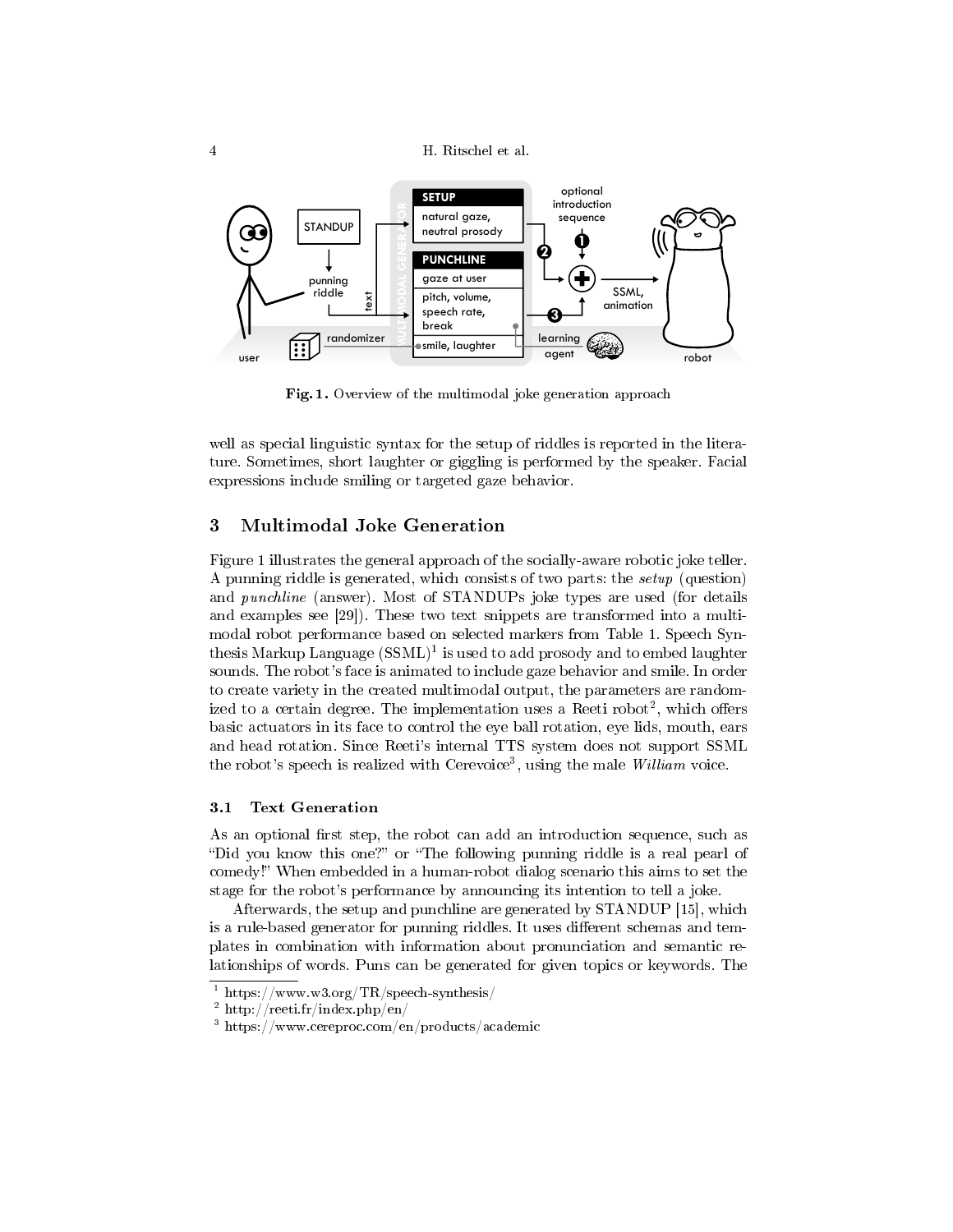```
Listing 1.1. Generated SSML
```

```
<speak>
 <s>What do you get when you cross a choice with a meal?</s>
 <break time="1500ms"/>
 <s><prosody pitch="high" rate="fast" volume="loud">A pick-nic.</prosody></s>
 <spurt audio="g0001_019"></spurt>
</speak>
```


Fig. 2. The robot's gaze and facial expressions: a saccade (left), its neutral facial expression when centering on the spectator (middle) and smile (right).

following text templates are used in the scenario at hand: *cross* (e.g. "What do you get when you cross X with Y?", call (e.g. "What do you call X that has Y?"), difference (e.g. "How is X different from Y?"), similarity (e.g. "Why is X like Y?") and  $type$  (e.g. "What kind of X is Y?"). Here is a generated example: "What do you call a washing machine with a September? An autumn-atic washer.

#### 3.2 Setup

**Prosody** The setup's linguistic markers with regards to the syntax and content (see Table 1) are already applied during STANDUP's text generation process. In human joke telling the spoken language is typically accentuated with a combination of limited pitch range, minor pitch change within syllables or the whole utterance (see Table 1). However, since the realization of the presented markers heavily depends on the robot's hard- and software, the implemented prosodic markers are limited by the produced TTS output. Unfortunately, neither the SSML range nor the emphasis tag show an audible effect with Cerevoice and the William voice. Thus, the question's text is directly converted into SSML without additional tags (see the first sentence in Listing  $1.1$ ).

Gaze The robot's gaze behavior during the setup aims to mimic natural human gaze behavior in order to contrast the following punchline. Saccades are frequently implemented in embodied agents since they represent the most noticeable eye movements. They centre the gaze to an object of interest, which causes a rapid shift in eye rotation [32]. In order to mimic this behavior, the robot focuses random points near the spectator's position (see Figure 2) so that it does not stare at the user the whole time.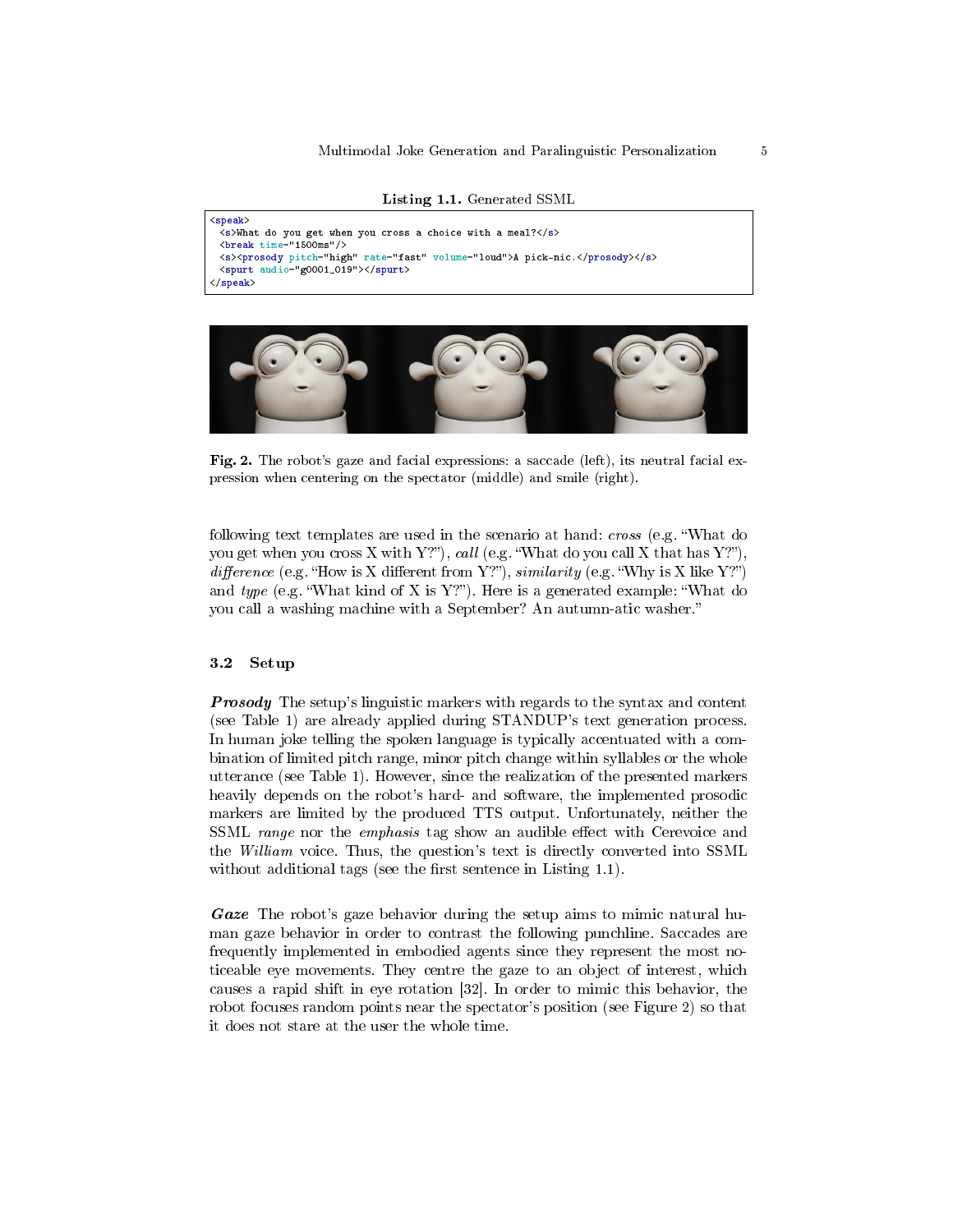## 3.3 Punchline

**Prosody** Speakers typically take a significant break just before telling the punchline (see Table 1). In SSML pauses are specified with the  $break$  element and a value in milliseconds for best control over their duration. Since there is no clear information about its duration in the literature the robot uses a random value in the range between 1.5 and 2.0 seconds.

The punchline is often presented with a different pitch, volume and speech rate than the setup (see Table 1). The predefined SSML attribute values low, medium and high are used for pitch manipulation. For volume, the values  $\textit{soft}$ , medium, loud work well. The speech rate is modified with *slow*, medium and fast. More extreme variants, such as  $x$ -low or  $x$ -high result in more synthetic and less natural sounding output. They impair the robot's comprehensibility, in particular compared to the neutral prosody during the setup.

**Laughter** The speaker occasionally marks the presented humor with laughing (see Table 1) or giggling after the joke. In Cerevoice vocal gestures can be embedded with the non-standard SSML spurt tag. These audio samples include different types of laughter, ranging from short giggling to long laughter sounds. When used excessively after every punchline, this appears probably unnatural for the audience, especially if the same sample is used over and over again. Based on the insights by Attardo et al. [2] the probability for laughing is set to 30 %. See Listing 1.1 for an SSML sequence with all markers included.

Gaze Joke tellers often gaze at the face areas involved in the spectator's smile (i.e., eyes and mouth) when presenting the punchline (see Table 1). While the robot mimics natural gaze behavior during the setup, the punchline is accompanied by its head and eyes focusing on the spectator. To this end, the robot's head and gaze center on the spectator in front (see Figure 2). We did not implement the speaker's change of gaze between different spectators, as observed and used in [12], since the scenario at hand addresses a single person audience.

**Smile** Smiling is a frequent human marker when presenting the punchline of a joke (see Table 1). Based on the insights by Attardo et al. [2] the robot uses this marker with a probability of  $80\%$  by raising its lip corners. In order to emphasize the smile even more, the robot's large ears are raised (see Figure 2). After the joke is finished, the robot's face returns to its neutral facial expression.

## 4 Personalization

Previous experiments adapted the scripted content of robot comedy shows (see Section 2) and indicated that personalization can lead to significantly higher amusement. Building on this, we implement a socially-aware reinforcement learning approach [22] for optimizing the robot's paralinguistic joke presentation strategy beyond the linguistic content. While STANDUP provides the opportunity to generate different categories of jokes and since this type of adaptation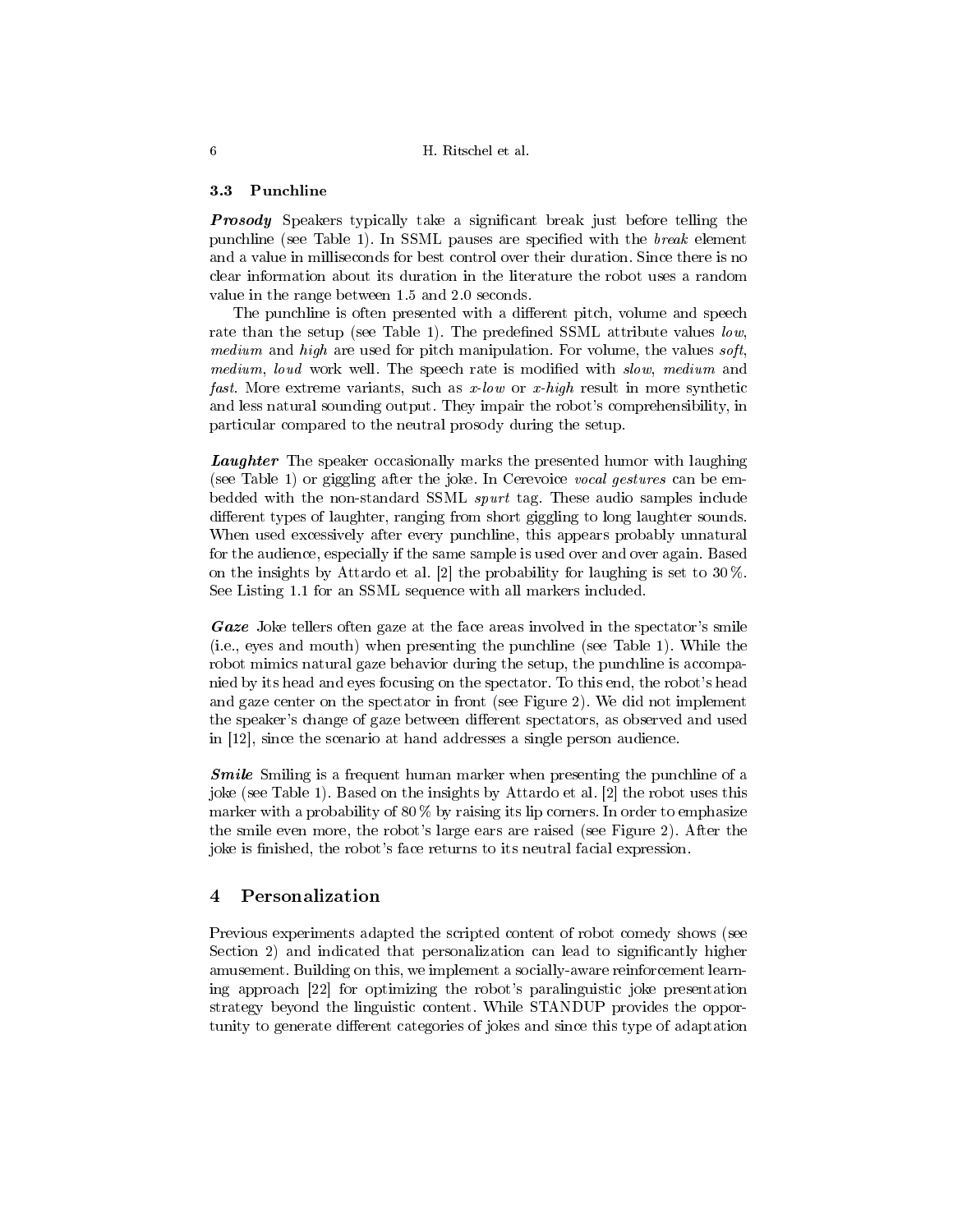

Fig. 3. Overview of the personalization process

has already been investigated we focus on the paralinguistic aspects exclusively in order to reduce the complexity for an evaluation and to prevent side effects.

#### 4.1 Overview

Figure 3 illustrates the approach. A multimodal punning riddle is generated and presented. Meanwhile, the user's audiovisual reactions are recorded and interpreted with the Social Signals Interpretation (SSI) framework [36], which detects human laughter and smile. This data serves to compute the reward signal for a RL agent and to optimize the usage of markers for the next joke.

The presented process also aims to algorithmically improve the RL approach by [37] in terms of scalability. A RL agent needs to sequentially explore which action  $a_t$  is the best one to execute in a given state  $s_t$  according to the environment's reaction  $\mathcal{R}_t$  at timestep t. The discrete set of actions A and discrete set of states  $S$  needs to be as small as possible in order to reduce the required learning time. In contrast to [37] and inspired by [27,23] we encode the robot's prosodic markers directly in the state space instead of modeling them as actions. This allows to model the learning task more compactly.

#### 4.2 Problem Modeling

The robot should learn quickly since the first impression is crucial for the assessment of the audience [37] and preferences may change over time [27]. Therefore, our real-time personalization uses RL with linear function approximation, using a learning rate  $\alpha = 0.25$  and discount factor  $\gamma = 0.2$ . Initially, the exploration rate is set to  $\epsilon = 0.5$  and decreased by 0.05 after each time step t.

**State Space** Each state represents the robot's current prosodic presentation strategy. It encodes how the prosodic markers are applied during generation of the robot's multimodal performance, i.e. *pitch*, *speech rate*, *volume* and *break*.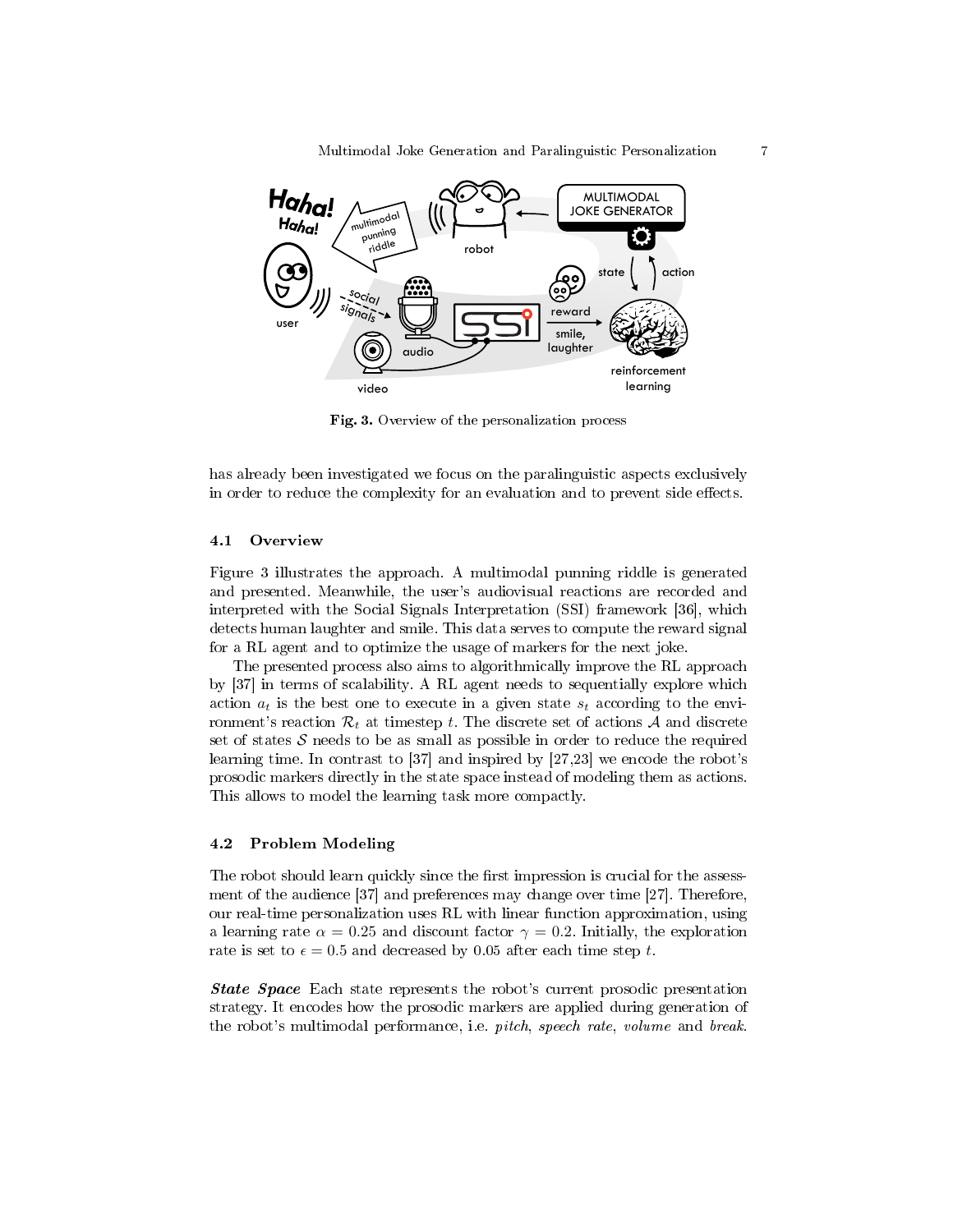

**Fig. 4.** Initial state (1 = active,  $0 =$  inactive)

Smile and laughter are always used according to their probabilities (see Section 3.3). A state  $s_t$  is defined as a four-tuple (*pitch, speech rate, volume, break*)  $\in \mathcal{S}$ .

The state is converted into the vector  $\phi(s_t)$ , which is divided into different sections (see Figure 4). All components in the vector are associated with a specific manifestation of the respective marker: digits are associated with the pitch attributes (low, medium, high), with the speech rate (slow, medium, fast), with the volume (soft, medium, loud) and with the length of the pause (short, long). Every marker is one-hot-encoded, i.e. only one manifestation per marker can be active. Figure 4 illustrates the initial state as an example.

**Action Space** Two actions exist for every marker: *increase* ( $\uparrow$ ) and *decrease* ( $\downarrow$ ), which allow increasing or decreasing pitch, speech rate, volume or break time. Moreover, the action *nop* does not change anything: when the optimal presentation strategy has been found no changes should be made anymore. Switching directly between minima and maxima is excluded by intention. Otherwise, this could result in the robot's behavior appearing strangely. Overall, the available action space A is defined as the set  $A = \{pitch \uparrow, rate \uparrow, volume \uparrow, pause \uparrow, nop\}.$ Actions, which do not have an effect on the state, are excluded (apart from nop): if a marker is already set to its minimum or maximum value, it cannot be decreased or increased any further.

**Reward** As for the choice of rewarding feedback, laughter has for years been identified as a crucial part of social interaction by traditional conversation analysis [10]. Additionally it is the most evident reaction towards a successful punchline within a joke and is therefore a key element to estimate the user's amusement. Naturally, audible laughter is accompanied by a visual component, i.e., a smiling expression in the facial modality. These human social signals are processed (see Section 4.3) to compute the average probability of smiles  $E_{\text{smile}}$  and laughter  $\mathbb{E}_{\text{language}}$  from the punchline until 2500 ms after the end of the joke. The additional time is essential to give the user time to understand the joke and to include delayed human reactions into the learning process [37]. Since smiles occur more frequently in humorous situations than laughter [2] the reward function  $\mathcal{R}_t : \mathcal{S} \times \mathcal{A} \rightarrow [0, 1]$  at time step t is based on their weighted probabilities:

$$
\mathcal{R}_t = \frac{3}{4} \cdot \mathbb{E}_{\text{smile}} + \frac{1}{4} \cdot \mathbb{E}_{\text{laughter}}.
$$

**Algorithm** At every RL time step t, the robot selects one of the available actions  $a_t \in \mathcal{A}$  according to state  $s_t \in \mathcal{S}$ , executes it, senses the user's reactions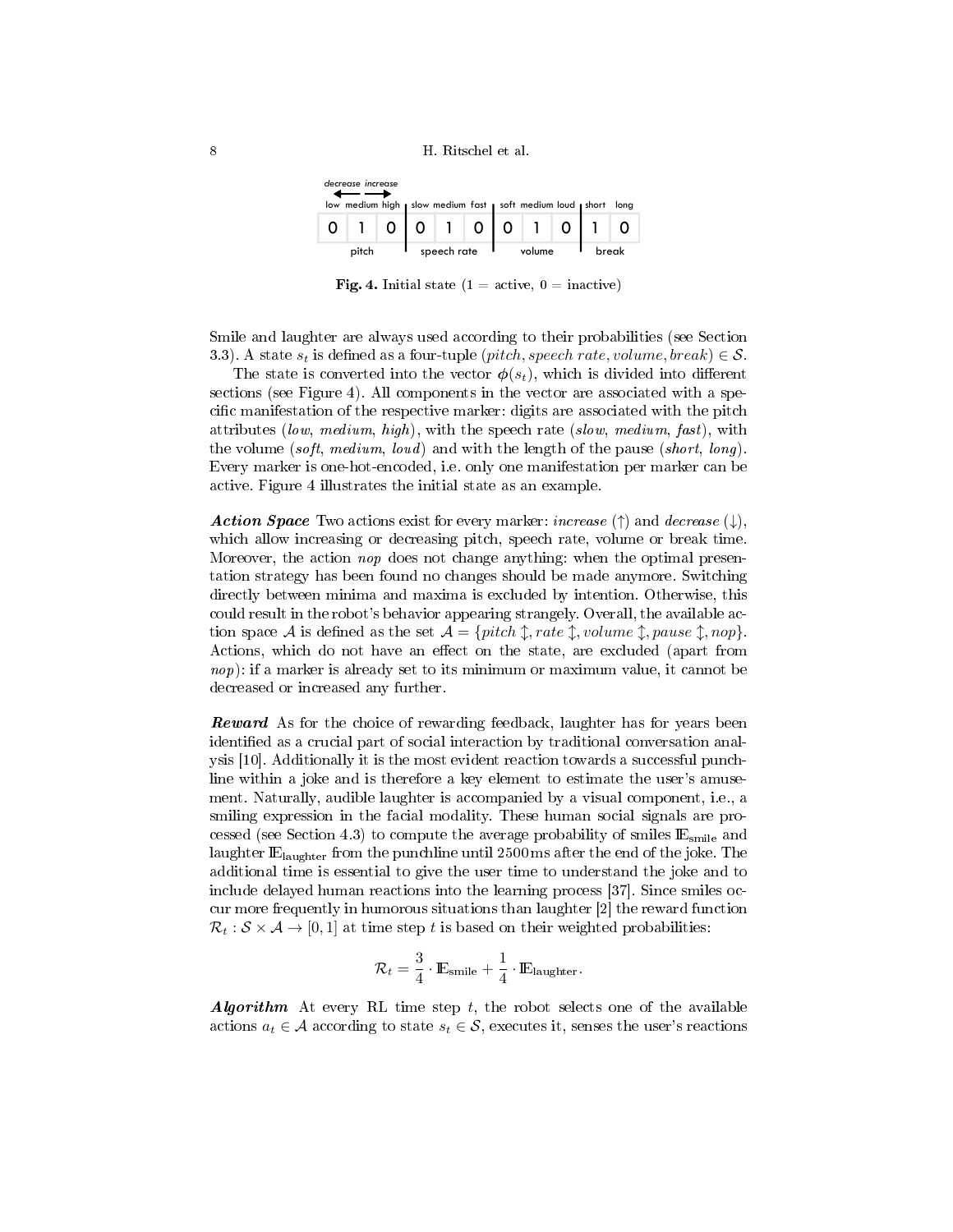and uses those obtained social signals to compute the reward signal  $\mathcal{R}_t$ . By employing linear function approximation, the robot has to learn a weight vector  $\omega$ . The weight vector is used to compute a value  $Q(s_t, a_t, \omega)$  for every action  $a \in \mathcal{A}$  by calculating the dot product of the vector  $\boldsymbol{\omega}$  and vectorial representation of the current state  $\phi(s_t)$ :

$$
Q(s_t, a_t, \omega) := \boldsymbol{\phi}(s_t) \circ \boldsymbol{\omega}, \forall s_t \in \mathcal{S}, \forall a_t \in \mathcal{A}
$$

In order to allow for learning non-linear dependencies between state values, we make use of the Fourier basis as described in Konidaris et al. [14]. Moreover, to find the optimal weight vector  $\omega$ , the agent uses the reward  $\mathcal{R}_t$  to update the weight vector  $\omega_t$  until the strategy converges to the optimal one [33]:

$$
\Delta \boldsymbol{\omega}_t = \alpha \big(\mathcal{R}_t + \gamma \max_{a_{t+1}} Q(s_{t+1}, a_{t+1}, \boldsymbol{\omega}_t) - Q(s_t, a_t, \boldsymbol{\omega}_t) \big) \boldsymbol{\phi}(s_t)
$$

#### 4.3 Sensing social signals

First, we train a custom model offline for recognizing laughter from the audio modality and smiles from video images. To describe the paralinguistic content of voice, Mel Frequency Cepstral Coefficients (MFCC) spectral, pitch, energy, duration, voicing and voice quality features (extracted using the EmoVoice toolbox [35]) are employed. These features were used within an Support Vector Machine (SVM) model trained on excerpts of the Belfast Storytelling Database [16], which contains spontaneous social interactions and dialogs with a laughter focused annotation. Person independent evaluation of the model on the training database showed an unweighted accuracy of 84% for the recognition of laughter frames. For detecting smiles in the video, we apply transfer learning to fine-tune a deep convolutional neural network (VGGFace) by retraining it on the AffectNet facial expression corpus [18].

Based on the trained models audiovisual laughter recognition is carried in real-time during the interaction. The robot continuously captures the spectator's social signals with a headset microphone and webcam and analyzes them with the SSI framework [36]. Bursts of laughter are detected on a frame by frame basis: the audio signal is analyzed within a one-second sliding window that is shifted every 400 milliseconds, resulting in a decision rate of 2.5 Hz. The overall activity is monitored by applying a voice activity transformation to the signals via hamming windowing and intensity calculation. Coherent signal parts (i.e. frames) in which the mean of squared input values – multiplied by a Hamming window  $-$  that exceed predefined thresholds for intensity are identified as carriers of vocal activity and therefore serve as input for feature calculation and subsequent classification. Video is captured at a rate of 15 frames per second. Each frame is classified with the neural network model described above and the probabilistic results are averaged with the same sliding window as the audio modality to gain equally clocked classification results from both input signals.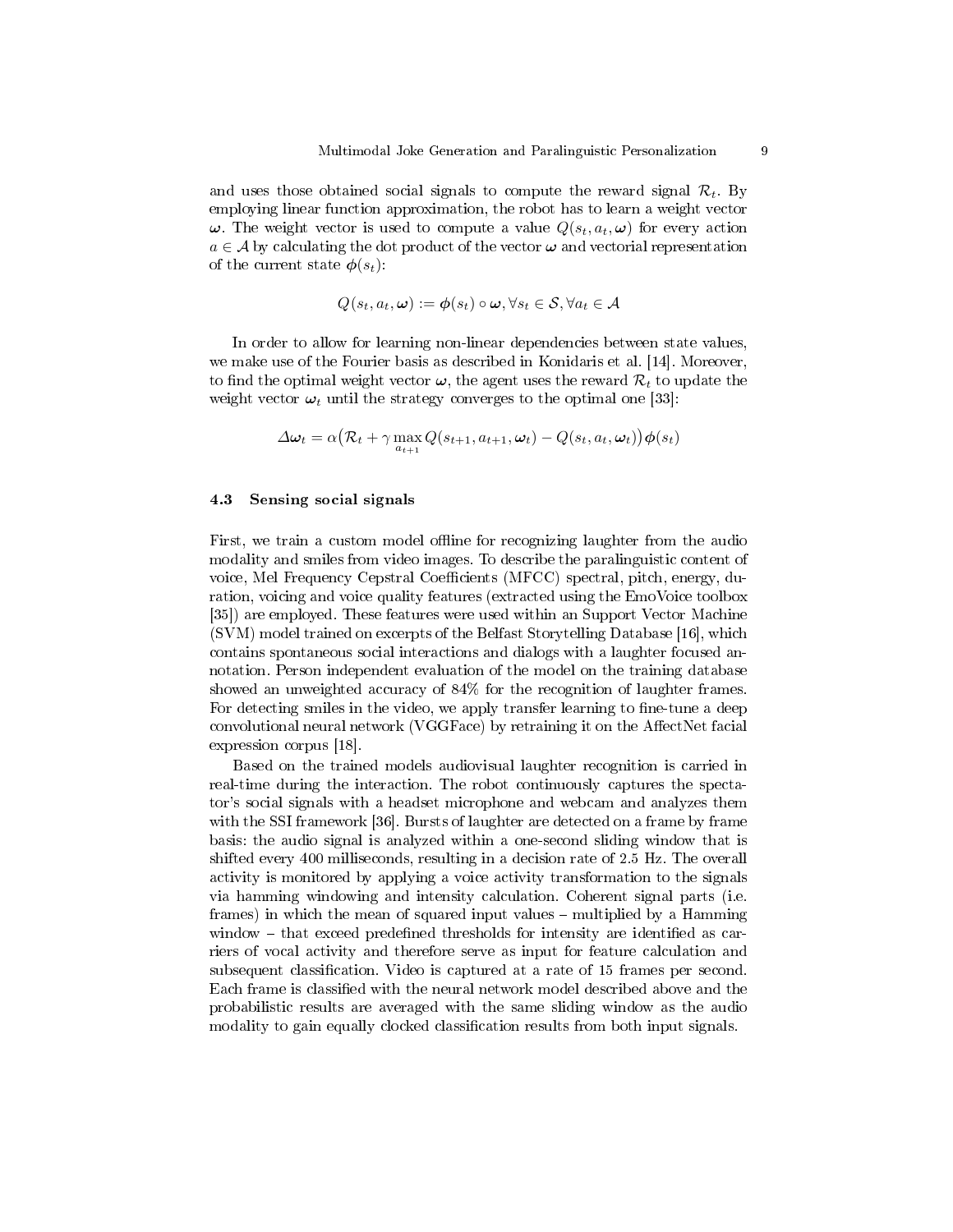



Fig. 5. Simulation results

### 4.4 Simulation

Several experiments were conducted as a first evaluation of the personalization approach. This is important to check whether the learning approach is implemented correctly and able to adapt to human preferences algorithmically.

**Simulated User** Each artificial spectator is initialized with a random preference with regard to the robot's pitch, speech rate, volume and break. These values are unknown by the learning agent, which uses the approach from Section 4.2 to find the best presentation strategy. While the simulation does not use the real social signal processing component from Section 4.3 the reward is calculated based on simulated amusement. If a feature from the state space matches the simulated user's actual preference, the neutral reward of 0 is increased by 0.25.

Noise In general, a simulation cannot emulate realistic human behavior. Inspired by [27] we address this issue by adding two kinds of noise: (1) nondeterministic user reactions and (2) sensor hardware and processing noise of the social signal component. The first aims to randomize the spectator's amusement, which will be dependent on more than the robot's joke presentation strategy in real interaction. This is realized by adding a random value the interval  $[-1.0, 1.0]$ to the reward. The second addresses noise from the camera and microphone, which result in a wrong interpretation of the sensed human social signals.

Results The plots in Figure 5 averages over 30 trials, each consisting of 30 time/learning steps. This is analogous to a study with 30 participants with the robot telling 30 jokes to each of them. The learning task is non-episodic for each artificial user: there are no terminal states, the agent is provided no initial knowledge and the learned policy is reset between each trial. Performance is evaluated for  $0\%$  (baseline),  $5\%$ ,  $10\%$  and  $30\%$  of noise, which randomizes the reward as described above. Learning without noise results in a pretty stable reward by about 0.5. With increasing noise the overall performance decreases as expected. In average, the reward is still very similar to the baseline most of the time, which indicates that the learning approach is able to cope with noise and outperforms table-based reinforcement learning approaches, such as in [27].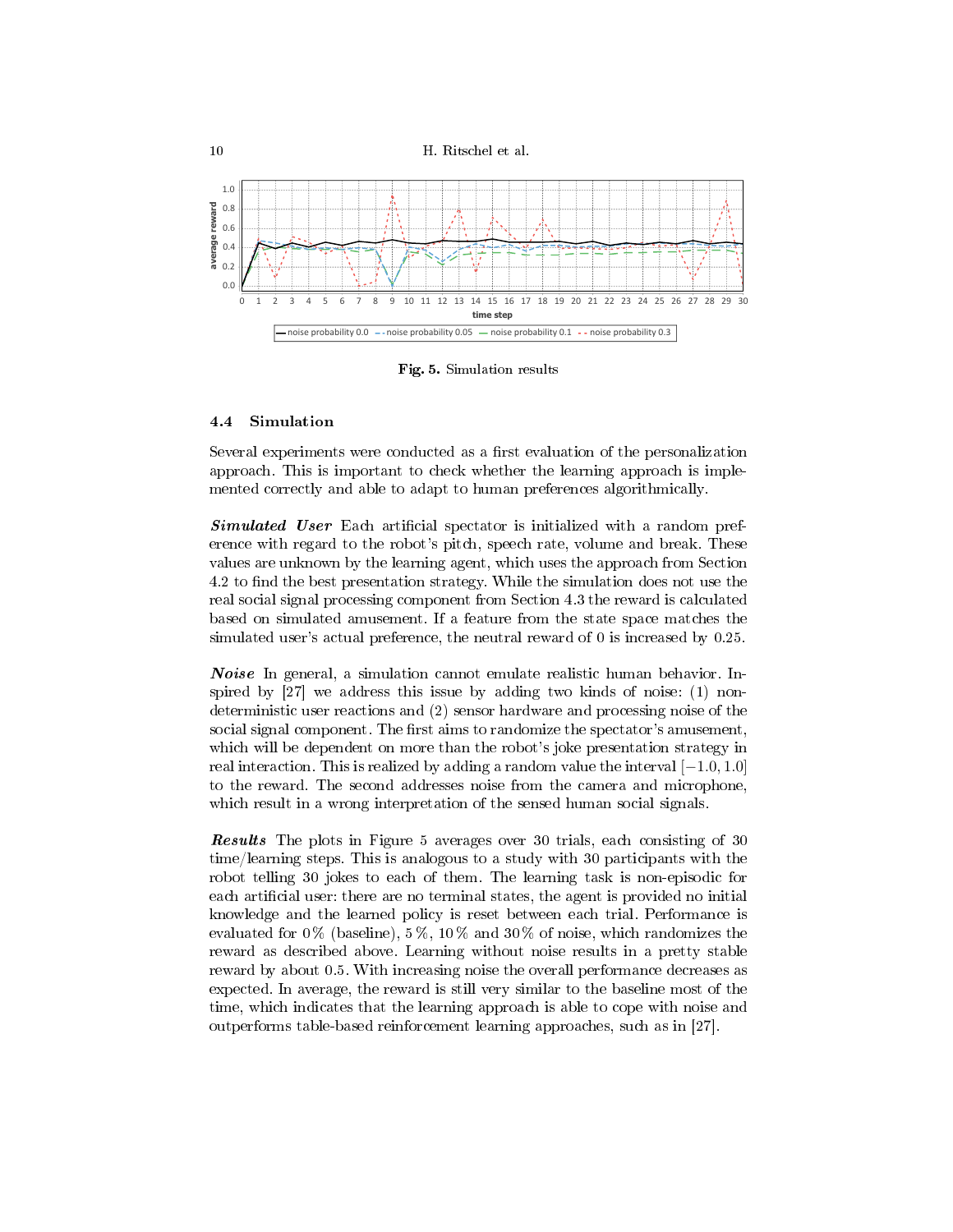## 5 Conclusion

We have presented a multimodal joke generation approach for social robots. After identifying appropriate human paralinguistic and non-verbal cues from the literature we provided details on how to implement them for the embodied agent, including gaze, prosody, smile and laughter. Furthermore, we have introduced and simulated a reinforcement learning approach to personalize the robot's paralinguistic presentation strategy for the individual spectator, who is recorded with a microphone and a webcam during the show. This input is analyzed by a deep convolutional neural network and a Support Vector Machine to detect human visual smiles and audible laughter, which serve as a reward for the reinforcement learning process, aiming to maximize human amusement.

Our ultimate goal is to evaluate and to embed this socially-aware generation and personalization process in human-robot dialog, where the variety of conversation topics require to dynamically generate humorous contents on-the-fly. We believe that in real-world interaction scenarios, augmenting the robot with an adaptive artificial sense of humor will increase perceived social intelligence and thus overall result in an improved interaction experience. Future work will also investigate whether the generation and personalization of appropriate non-verbal sounds [25] is able to support a robot's humor presentation, too.

## Acknowledgments

This research was funded by the European Union PRESENT project, grant agreement No 856879.

## References

- 1. Archakis, A., Giakoumelou, M., Papazachariou, D., Tsakona, V.: The prosodic framing of humour in conversational narratives: Evidence from greek data. Journal of Greek Linguistics  $10(2)$ , 187-212 (2010)
- 2. Attardo, S., Pickering, L., Baker, A.: Prosodic and multimodal markers of humor in conversation. Pragmatics & Cognition  $19(2)$ ,  $224-247$  (2011)
- 3. Audrieth, A.L.: The art of using humor in public speaking. Retrieved March 20, 2005 (1998)
- 4. Bauman, R.: Story, performance, and event: Contextual studies of oral narrative, vol. 10. Cambridge University Press (1986)
- 5. Bird, C.: Formulaic jokes in interaction: The prosody of riddle openings. Pragmatics & Cognition  $19(2)$ , 268-290 (2011)
- 6. Chafe, W.: Discourse, consciousness, and time: The flow and displacement of conscious experience in speaking and writing. University of Chicago Press (1994)
- 7. Gironzetti, E.: Prosodic and multimodal markers of humor. The Routledge handbook of language and humor pp.  $400-413$  (2017)
- 8. Gironzetti, E., Attardo, S., Pickering, L.: Smiling, gaze, and humor in conversation: A pilot study. Metapragmatics of Humor: Current research trends 14, 235 (2016)
- 9. Gironzetti, E., Huang, M., Pickering, L., Attardo, S.: The role of eye gaze and smiling in humorous dyadic conversations (03 2015)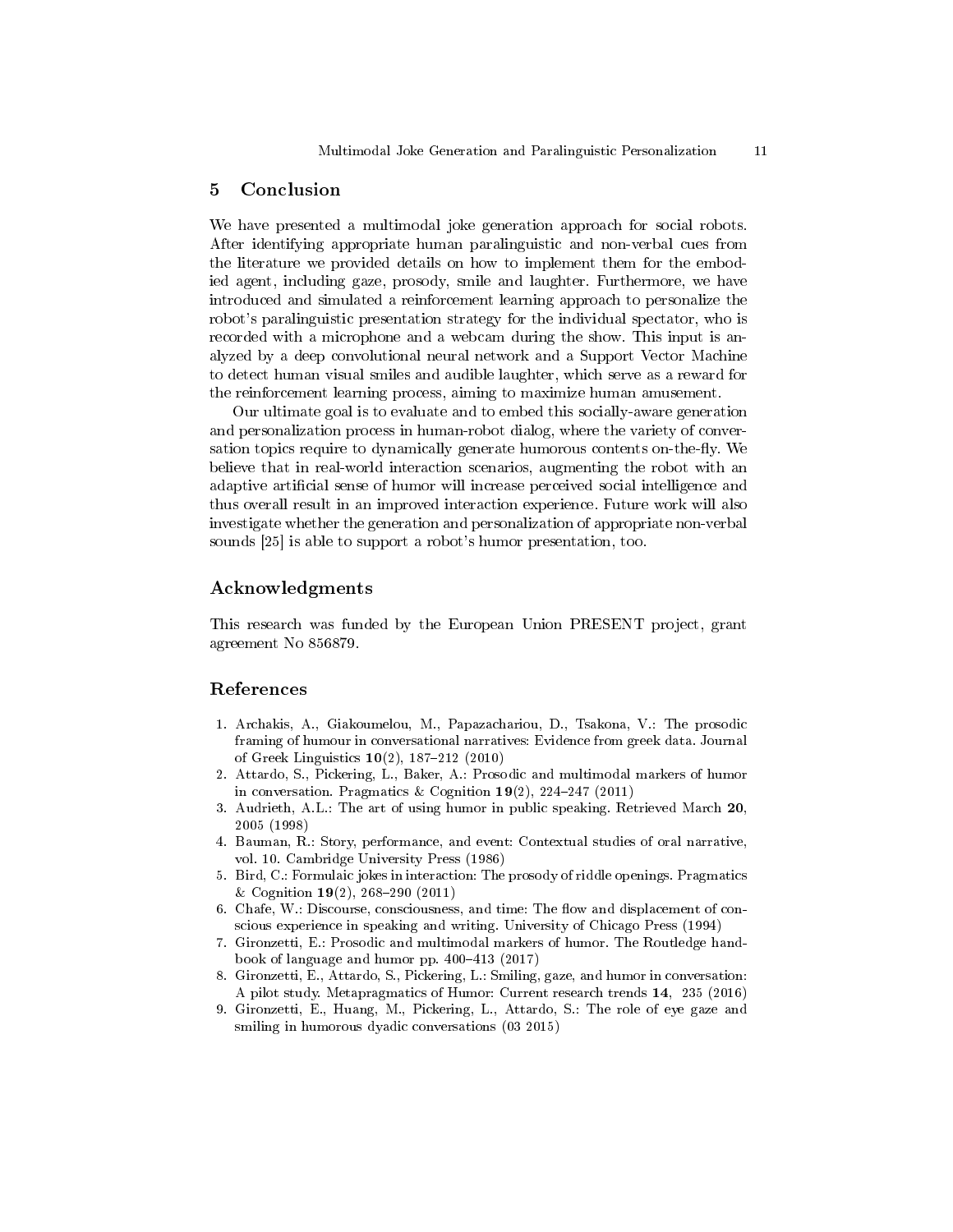#### 12 H. Ritschel et al.

- 10. Glenn, P.J.: Initiating shared laughter in multi-party conversations. Western Journal of Communication (includes Communication Reports)  $53(2)$ , 127-149 (1989)
- 11. Hayashi, K., Kanda, T., Miyashita, T., Ishiguro, H., Hagita, N.: Robot manzai: Robot conversation as a passive-social medium. International Journal of Humanoid Robotics  $5(01)$ , 67-86 (2008)
- 12. Katevas, K., Healey, P.G., Harris, M.T.: Robot comedy lab: experimenting with the social dynamics of live performance. Frontiers in psychology 6, 1253 (2015)
- 13. Knight, H.: Eight lessons learned about non-verbal interactions through robot theater. In: International Conference on Social Robotics. pp. 42–51. Springer (2011)
- 14. Konidaris, G.D., Osentoski, S., Thomas, P.S.: Value function approximation in reinforcement learning using the fourier basis. In: Proceedings of the Twenty-Fifth AAAI Conference on Artificial Intelligence, AAAI 2011, San Francisco, California. USA, August 7-11, 2011. AAAI Press (2011)
- 15. Manurung, R., Ritchie, G., Pain, H., Waller, A., O'Mara, D., Black, R.: The construction of a pun generator for language skills development. Applied Artificial Intelligence  $22(9)$ , 841-869 (2008)
- 16. McKeown, G., Curran, W., Wagner, J., Lingenfelser, F., André, E.: The belfast storytelling database: A spontaneous social interaction database with laughter focused annotation. In: Affect. Comp. and Int. Interaction. pp. 166-172. IEEE (2015)
- 17. Mirnig, N., Stollnberger, G., Giuliani, M., Tscheligi, M.: Elements of humor: how humans perceive verbal and non-verbal aspects of humorous robot behavior. In: International Conference on Human-Robot Interaction. pp. 211–212. ACM (2017)
- 18. Mollahosseini, A., Hasani, B., Mahoor, M.H.: Affectnet: A database for facial expression, valence, and arousal computing in the wild. IEEE Transactions on Affective Computing  $10(1)$ , 18-31 (2017)
- 19. Nijholt, A.: Conversational Agents and the Construction of Humorous Acts, chap. 2, pp. 1947. Wiley-Blackwell (2007)
- 20. Norrick, N.R.: On the conversational performance of narrative jokes: Toward an account of timing. Humor  $14(3)$ ,  $255-274$  (2001)
- 21. Pickering, L., Corduas, M., Eisterhold, J., Seifried, B., Eggleston, A., Attardo, S.: Prosodic markers of saliency in humorous narratives. Discourse processes  $46(6)$ , 517540 (2009)
- 22. Ritschel, H.: Socially-aware reinforcement learning for personalized human-robot interaction. In: Proceedings of the 17th International Conference on Autonomous Agents and MultiAgent Systems, AAMAS 2018, Stockholm, Sweden, July 10-15, 2018. pp. 1775-1777. International Foundation for Autonomous Agents and Multiagent Systems Richland, SC, USA / ACM (2018)
- 23. Ritschel, H., André, E.: Real-time robot personality adaptation based on reinforcement learning and social signals. In: Companion of the 2017 ACM/IEEE International Conference on Human-Robot Interaction, HRI 2017, Vienna, Austria, March 6-9, 2017. pp. 265-266. ACM (2017)
- 24. Ritschel, H., André, E.: Shaping a social robot's humor with natural language generation and socially-aware reinforcement learning. In: Proceedings of the Workshop on NLG for Human-Robot Interaction. pp. 12-16 (2018)
- 25. Ritschel, H., Aslan, I., Mertes, S., Seiderer, A., André, E.: Personalized synthesis of intentional and emotional non-verbal sounds for social robots. In: 8th International Conference on Affective Computing and Intelligent Interaction, ACII 2019, Cambridge, United Kingdom, September 3-6, 2019. pp. 1-7. IEEE (2019)
- 26. Ritschel, H., Aslan, I., Sedlbauer, D., André, E.: Irony man: Augmenting a social robot with the ability to use irony in multimodal communication with humans.